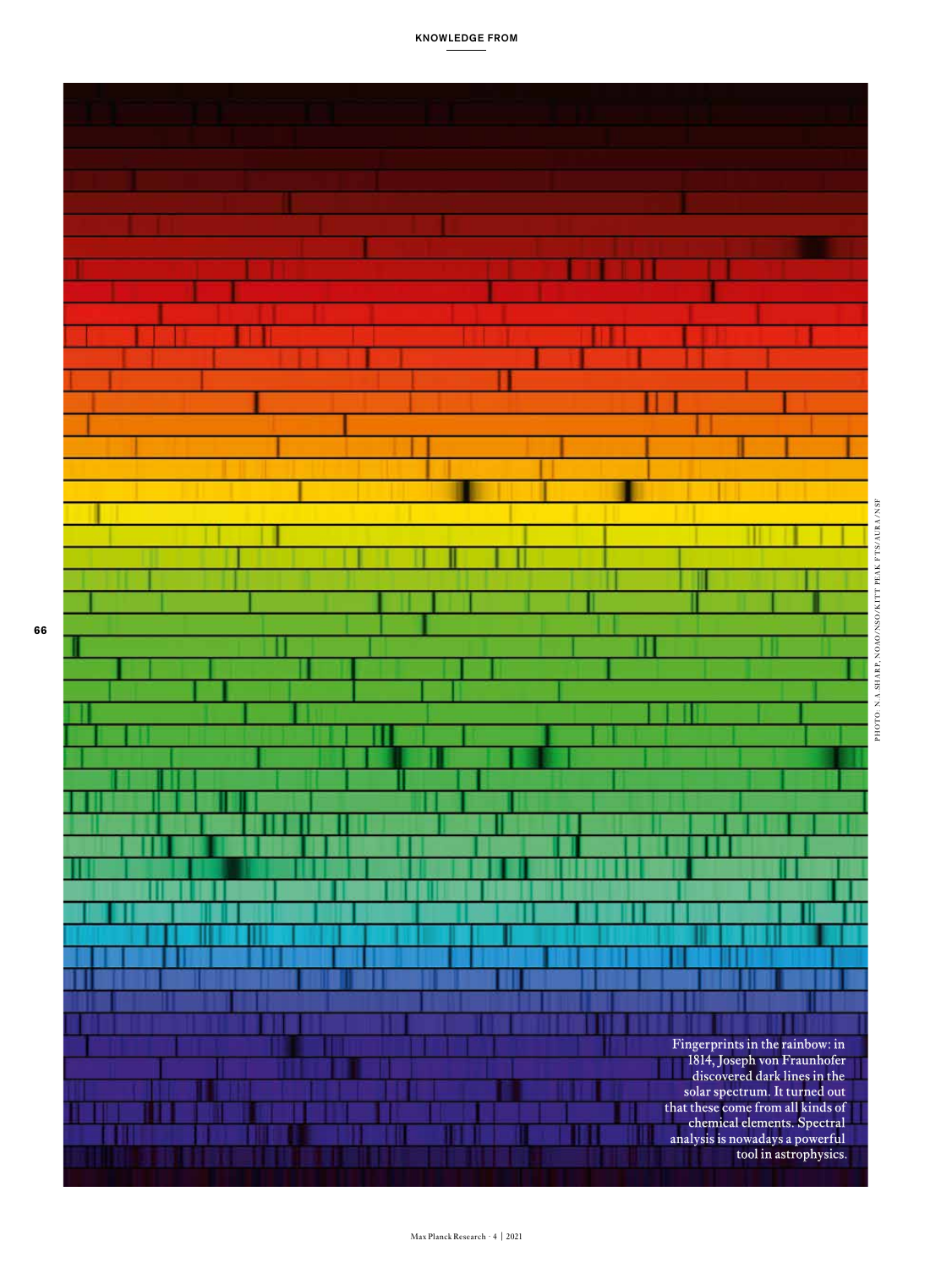## COSMIC DETECTIVE WORK

*TEXT: THOMAS BÜHRKE* 

The chemistry of a star contains valuable information such as its history or affiliation with a particular stellar population. But accurate detection of abundances of chemical elements based on spectral fingerprints require highly sophisticated methods. Maria Bergemann from the Max Planck Institute for Astronomy in Heidelberg has set new standards here.

- Nature is an elegant architect. From less than a hundred chemical elements, it has created a vastly diverse universe – from diffuse gas clouds to stars and from planets to intelligent life. The trick: atoms exert electrical forces, combine to form complex molecules, and can absorb and release energy.
- The chemical composition of an object is decisive for its properties. For example, our Earth consists mainly of heavy elements such as iron, oxygen, silicon, and magnesium. On the other hand, the most abundant elements in space – hydrogen and helium – are also the lightest ones. Because of their volatility, they are relatively rare on Earth.

Stars like the Sun are hot balls of gas, and their surfaces typically reflect the chemical composition of the interstellar matter cloud from which they were born. "If we can assign each individual star in the Milky Way to a particular population in which it was born, we can reconstruct the entire history of this population, its genealogy," says Maria Bergemann, head of the Lise Meitner Group at the Max Planck Institute for Astronomy. The problem is that it is impossible to travel to the Sun – or to any other star – in order to take a sample of the gas in the stellar atmosphere. Researchers need a different method to determine the chemical composition of a star: stellar spectroscopy. These considerations are not new. But achieving this goal requires the state-of-the-art capabilities of telescope technology and the analysis of stellar spectra. For the latter, Maria Bergemann has followed in the footsteps of Joseph von Fraunhofer, Robert Bunsen, and Gustav Kirchhoff. In 1814, Fraunhofer used a glass prism to split sunlight into its rainbow colors. To his amazement, the resulting color fan contained

about six hundred dark lines. Spurred on by this discovery, he also found dark lines in the spectra of very bright stars – sometimes at the same positions but with different widths and intensities compared to the lines in the solar spectrum. It is precisely these differences that provide information about the composition and nature of each star.

The decisive interpretation of the 'Fraunhofer lines' was achieved by Bunsen and Kirchhoff in 1860 in Heidelberg, where Maria Bergemann now carries out her research. During spectral experiments with gas burners, the scientists noticed that chemical elements within the spectrum produce a line at specific wavelengths. They were thus the first researchers to identify sodium in Fraunhofer's solar spectrum. Today, analysis of electromagnetic spectra is the most powerful tool in many areas of the natural sciences. This is especially true for astrophysics, as the vast majority of cosmic objects are inaccessible by any other means. The dark lines in the solar or in a stellar spectrum occur

 $\longrightarrow$ 

**67**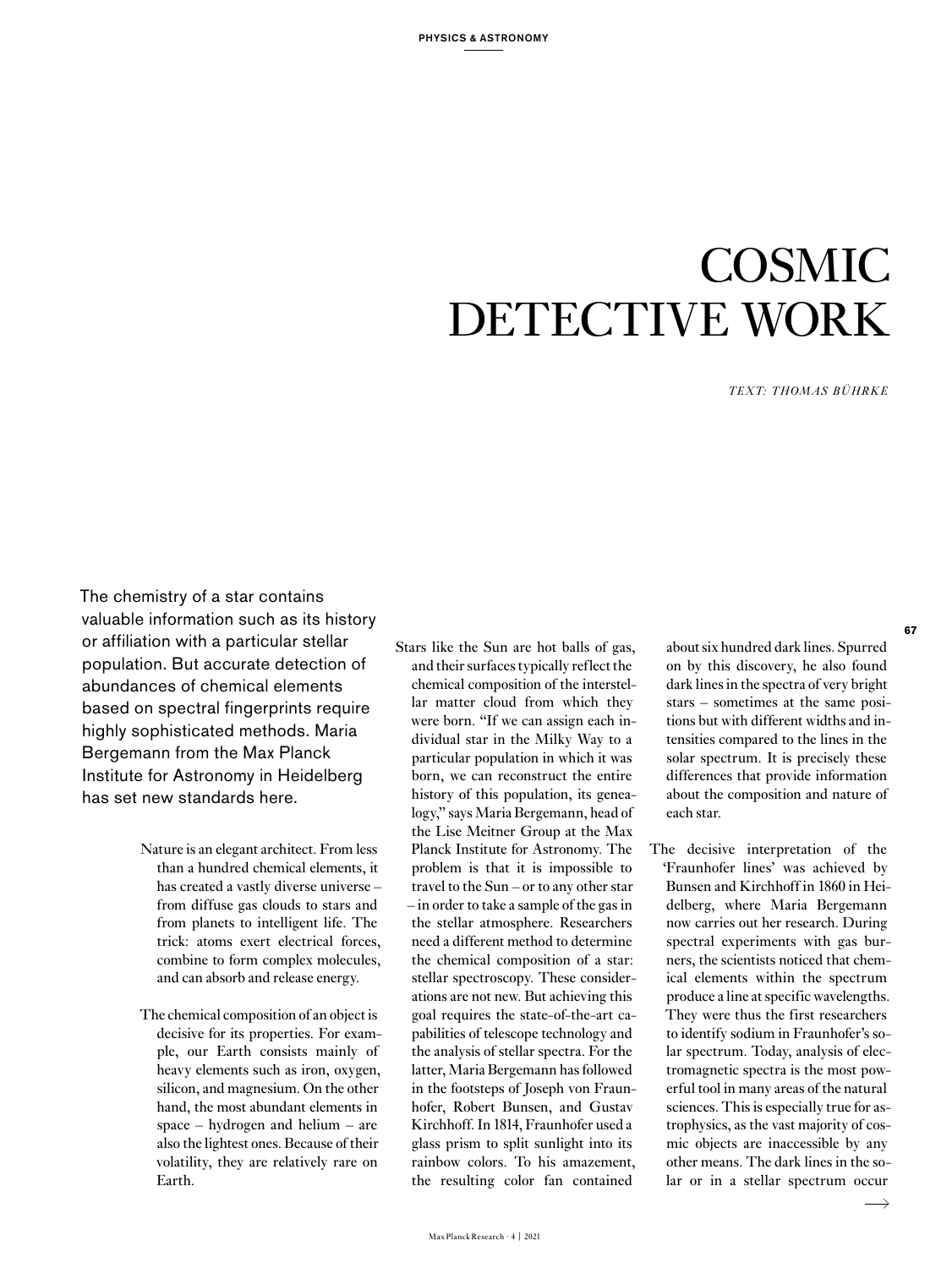

when light from the hot interior shines through the cooler outer atmosphere of the star. Atoms and simple molecules thereby absorb light at the wavelengths that are characteristic for them. A spectrum is much like a fingerprint. Several hundred thousand absorption lines are visible in the spectrum of the Sun. The critical question is: how can the element abundances be determined from the depth and width of the lines?

- This requires atomic and molecular physical quantities that are measured in the laboratory. Current lists for modeling and interpreting solar spectra are based on more than one hundred million atomic and molecular lines. Many of them overlap and cannot be uniquely identified. This is one particular aspect that explains the complexity of spectral analysis.
- Over the past hundred years, astrophysicists have developed theories and models in order to be able to calculate the physical parameters of stars using these spectral lines. These parameters include temperature, gas pressure, and gravitational acceleration at the surface as well as the detailed chemical composition. Such models are very complex and have to simplify reality. It was thus originally assumed that certain types of equilibria prevailed in a star. The balance of pressure and gravity leads to a hydrostatic equilibrium, while gas and radiation are in a so-called "local" thermodynamic equilibrium. "For decades, such highly simplified models were used to determine the abundances of chemical elements from spectra. But the results are sometimes wrong by a factor of five or more," says Maria Bergemann. A star is not a perfectly

homogeneous sphere in which the same conditions exist at every point.

- Most stars in the universe are about as heavy as the Sun or lighter. All of these star types have the same basic structure. In the outer region (which, in the case of the Sun extends to a depth of about 500,000 km), the gas is convective. Within that region – the convective envelope – masses of hot gas rise to the surface, cool down through emission of radiation, and sink back towards the interior. Water boiling in a pot shows a similar behavior. A pattern of well-defined cells emerges, and these can be observed as granules on the solar surface.
- In addition to convection, various types of interactions between atoms and radiation occur in stellar atmospheres. Detailed models are therefore needed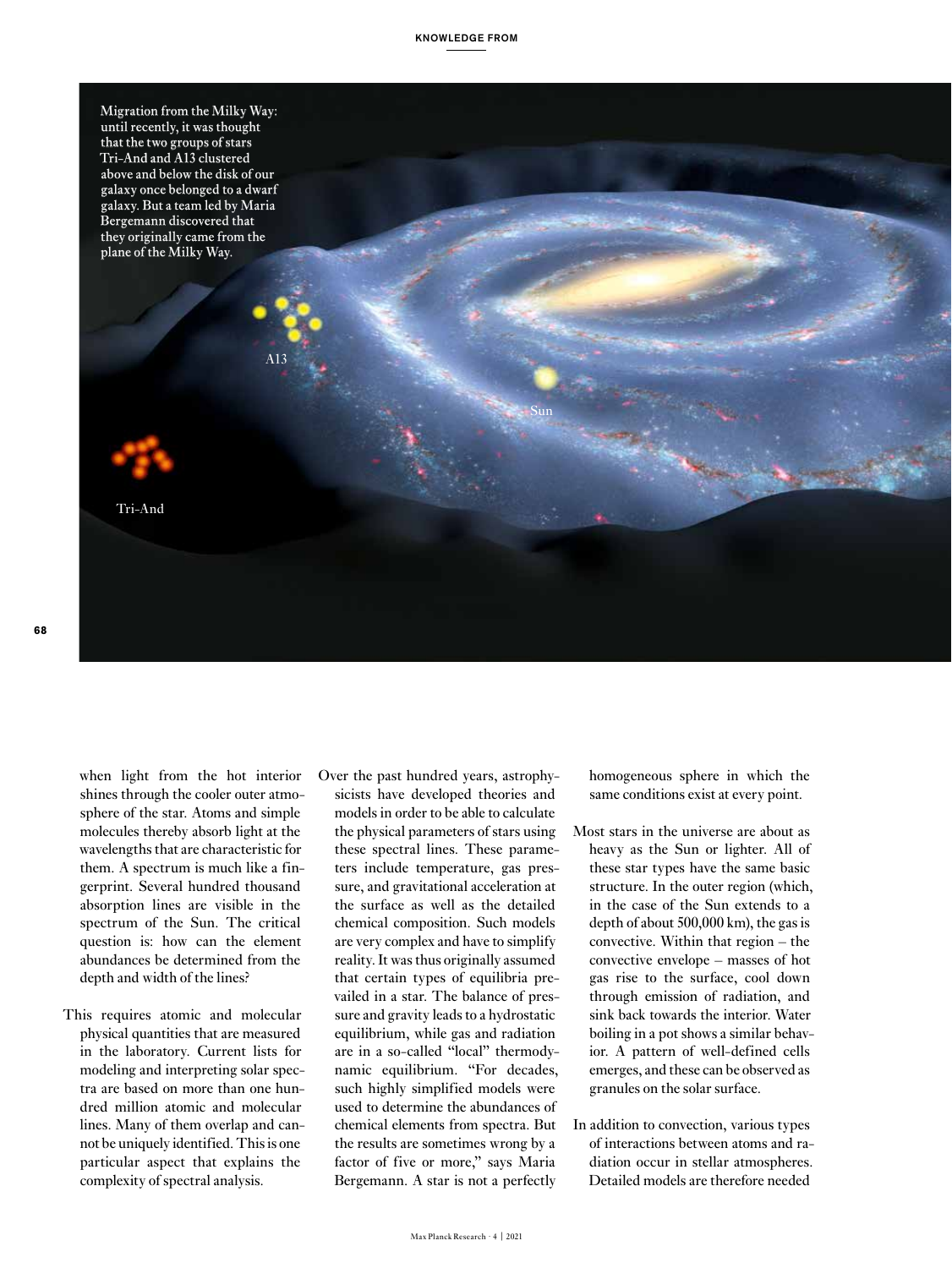

in order to calculate the chemical abundances from the measured spectral lines. For this, the paradigm of thermodynamic and hydrostatic equilibrium must be abandoned.

- Models that do not rely on local thermodynamic equilibrium (non-LTE models) were developed as early as the 1970s. However, the practical application of these models in the analysis of stellar spectra became possible only about twenty years ago, with the development of powerful supercomputers. This has mainly to do with the countless excitation levels of atoms and molecules. For example, to represent the atom of a neutral iron, researchers must account for more than 600 energy levels, nearly 8,000 level radiative transitions, and 39,000 transitions caused by inelastic processes in collisions between iron and other atoms. In the beginning, the model atmospheres were one-dimensional. This was followed by a progression to two-dimensional calculations. Only recently it became possible to calculate non-LTE radiation transfer with three-dimensional convective models. However, clever and efficient algorithms are needed so that a computer can compute such models in a reasonable amount of time. Bergemann is considered a pioneer in this field.
- But how do you find out which calculation gives the correct result? Here, the Sun acts as a benchmark. Each granule on its surface represents a convection cell with hot gas rising in its center and cooler gas sinking along the darker edges. However, the chemical composition does not change. Thus, if a spectrum is taken from the central region and one from the edge of the solar disk, the analysis must yield the same elemental abundances.
- An analysis like this is possible only with the new, three-dimensional, non-LTE models. They correctly reproduce the shapes of the spectral lines that emerge from the hot and cooler regions. All calculations of different patches on the solar disk and different level transitions must result in the same self-consistent value. The three-dimensional non-LTE models can thus be reliably applied to other stars. "I spend about 95 percent of my time working on models," says Bergemann. She came to astronomy rather by chance. Born and raised in Kazan, Russia, she first worked in geophysics. But she soon realized that this subject just didn't interest her. "To be honest, I found it rather boring," she recalls. Her parents, who are themselves physicists, gave her the following advice: "If you want to discover some-



The Sun as a benchmark: many granules show up on the surface of our Sun. These convection cells, in which gas is constantly in motion, can be used to test models used for the spectral analysis of stars.  $\rightarrow$ 

**69**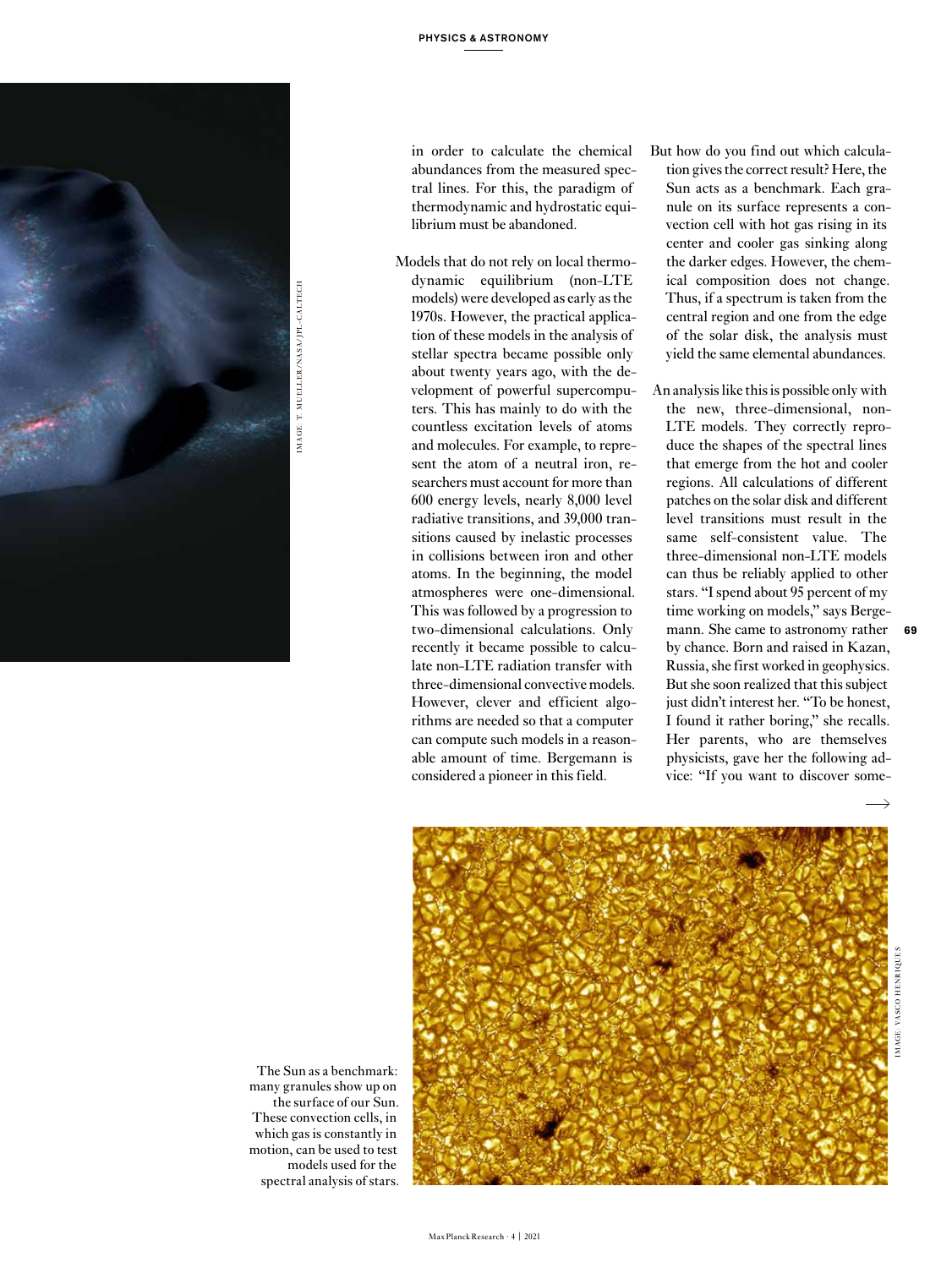## **SUMMARY**

The abundances of chemical elements in individual stars are like a fingerprint. They reveal the affiliation of a star to a stellar population.

The chemical differences of stars in the Milky Way or a distant galaxy can tell us a great deal about the formation and evolution of these stellar systems.

Calculating chemical abundances from a spectrum requires highly complex models as well as knowledge of properties of atoms and molecules, and of dynamic processes in stars.

thing fundamental, you have to go into astronomy." Intrigued, she followed this piece of advice.

**70**

- She worked on stellar spectra as part of her diploma thesis at the University of Moscow. She turned down an offer of a doctoral position at Cornell University in favor of the Ludwig Maximilian University in Munich, where she received her doctorate in 2008. She then held Postdoc positions at the Max Planck Institute for Astrophysics in Garching and at the University of Cambridge before coming to the Max Planck Institute for Astronomy in Heidelberg in 2014. She now heads a Lise Meitner Group there.
- Her analytical models are key to understanding vastly different astrophysical problems. It is not easy to pick out individual results from the many. But a recent event from the history of our Milky Way brought it to light. The Milky Way is a typical spiral galaxy in which most stars are associated to and move within the disk. But stars can also be found outside the disk – in the Galactic halo. Among others, there are two small groups of stars in the halo, each about 14,000 light-years

above and below the plane of the Milky Way disk.

Until recently, most experts assumed that these groups – called Triangulum-Andromeda (Tri-And) and A13 – once belonged to a dwarf galaxy. But then an international team led by Bergemann obtained the spectra of these stars. The surprising result: the members of these two groups in the halo have an identical chemical composition that is indistinguishable from that of stars orbiting within the disk of the Milky Way.

## The galaxy disk oscillates

"These stars most likely migrated out of the disk and are not remnants of a dwarf galaxy that collided with the Milky Way," says Bergemann about the result, which has since been confirmed by numerous other teams. Such stellar migration can be explained by an oscillation of the galactic disk, which is triggered by the tidal interaction with a massive satellite galaxy passing nearby. Computer models show that in this process, the outer disk of the Milky Way oscillated by as much as 30 degrees and so stars like those in Tri-And and A13 groups can be relocated from the midplane into the halo. The Heidelberg researcher and her team thus added another piece to the big puzzle of the evolution of the Milky Way galaxy.

Another result leads even further back into the past. In the Big Bang nucleosynthesis, the two lightest elements hydrogen and helium were created almost exclusively, with traces of lithium. The first stars fused these nuclei to heavier elements in their interiors. Via strong winds and during the explosions of massive suns as supernovae, the newly created elements entered the interstellar medium, where they were available to form the next generation of stars. These, in turn, incubated heavier elements in their interiors. Because of this cyclical process, the universe accumulated the heavy elements necessary for the formation of planets and life.

The first generation of stars probably formed sometime between 100 to 300 million years after the Big Bang. Whether any of them have survived to this day is unclear; so far, none have been proven to be that ancient. However, there are some stars in the Milky Way that contain so few heavy elements that they must have originated from one of the first generations. Bergemann's postdoctoral researcher Camilla Hansen selected two of these stars and calculated their chemical abundances. A comparison with nucleosynthesis predicted by supernova explosion models proves that these two stars belong to the second generation and consist of matter that was ejected by stars with 25 and 19 solar

> Paradigm shift: does a type Ia supernova always result from the explosion of a white dwarf after it accreted enough matter from the companion to reach the critical mass(left)? Maria Bergemann's research group doesn't think so. Far more often, white dwarfs merge with one another after dancing around each other for a while (right).

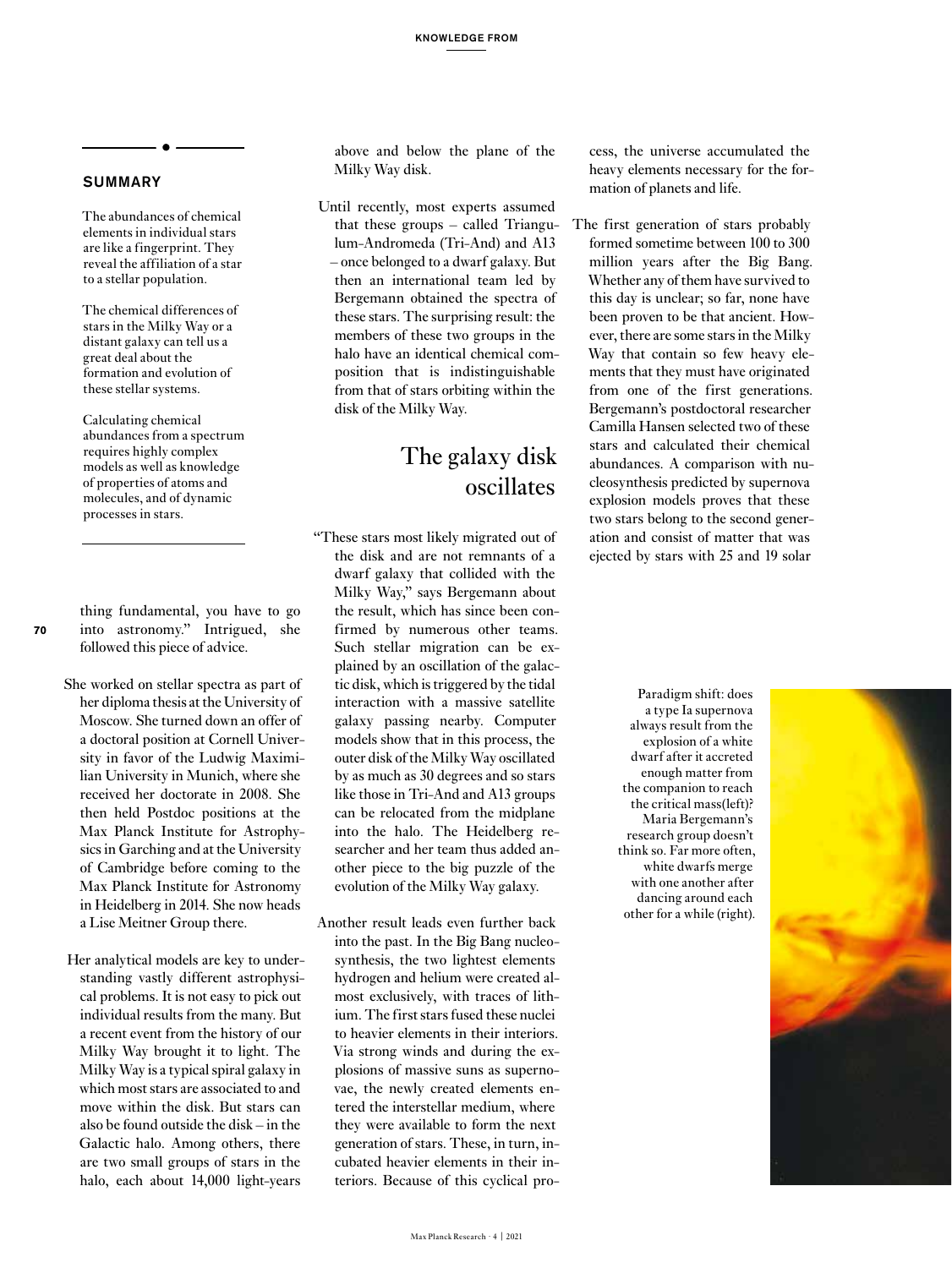masses, respectively. In this way, we can learn about the extinct first generation of stars.

- Last year, Bergemann caused a bit of a stir in cosmology. She published a paper that targets one of the pillars of this science of the origin and evolution of the universe: dark energy. According to the present knowledge, dark energy is the dominant component of the universe and acts like an overpressure valve in a steam boiler. It inflates space and makes it expand at an accelerated rate. A spectacular discovery for which the American researchers Saul Perlmutter, Brian Schmidt, and Adam Riess were awarded the Nobel Prize in Physics in 2011.
- The findings of the three scientists are based on their observations of a cer-

tain type of supernovae, which can be observed up to great distances and thus far into the past of the universe. It was once believed that most of these supernovae – of the so-called Type Ia – were caused by an ordinary star orbiting a white dwarf star. During this interaction, the white dwarf draws hydrogen from the outer layers of the companion and grows as a result. If it exceeds a certain mass, it explodes. Because this always occurs at the same mass, no matter how large the white dwarf was to begin with, all Type Ia supernovae are expected to be intrinsically equally bright and make excellent distance indicators. At least in theory. In reality, however, there are probably at least three other ways that a supernova Ia can form. For example, when two white dwarfs orbit each other, approach each other, and eventually collide. However, these

types have distinctly different luminosities. This may affect the determination of the cosmic distance scale and the accelerated expansion calculated from that as well as the dark energy. How could we now find out which type of supernovae Ia predominates in space?

The different types of supernovae produce elements such as iron and manganese in different abundance ratios. And that's where Bergemann comes in. She and her colleagues determined the abundances of iron and manganese in 42 stars of varying ages. This allowed the team to reconstruct the history of manganese production in our galaxy. This led to an astonishing result. In order to explain the ratio of manganese to iron, three-quarters of all supernovae Ia in the Milky Way would have to be the result of merging



**71**

 $\overline{\phantom{a}}$